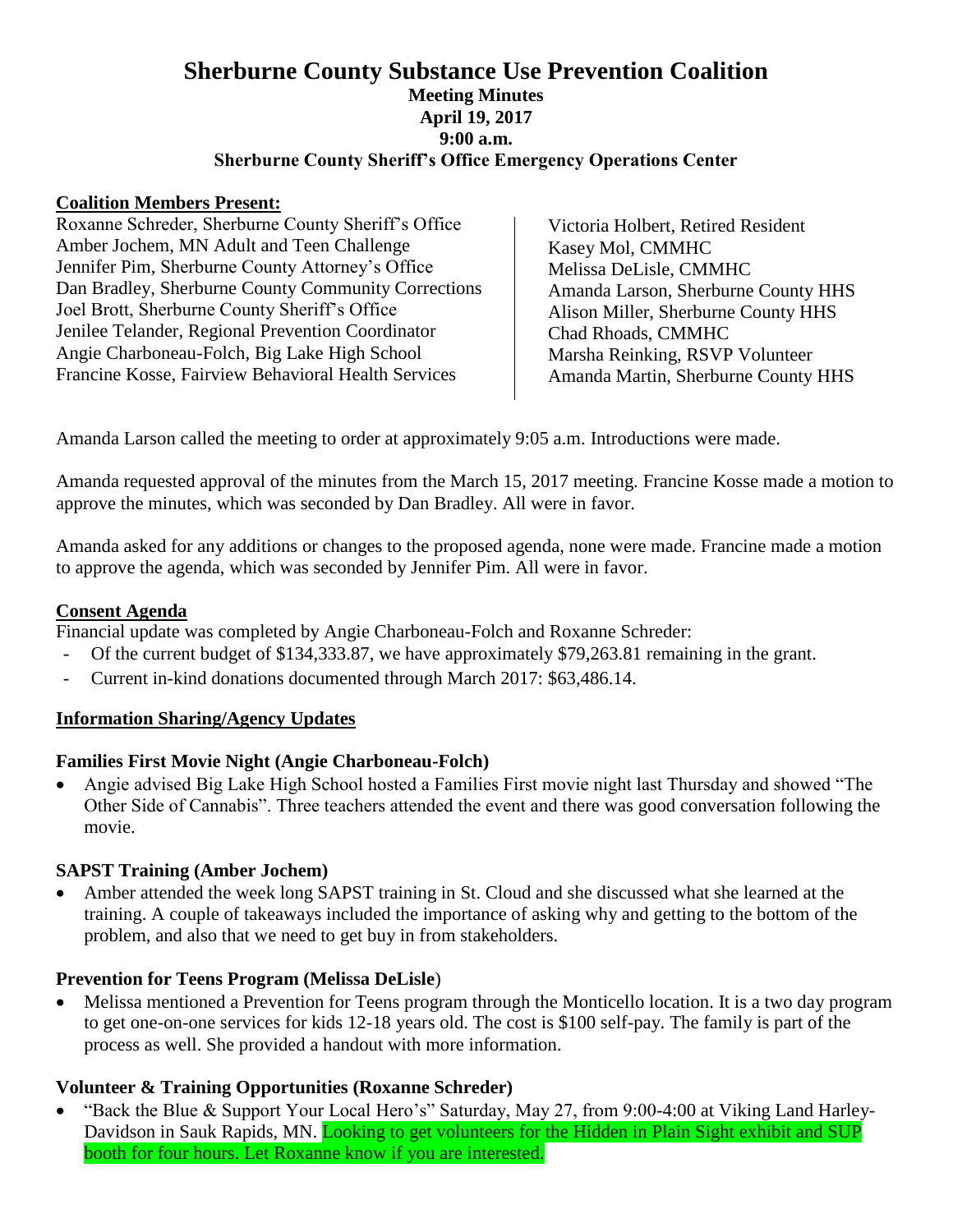CADCA Mid-Year – Atlanta, GA, July 23-27. About 20 students from Becker's DREAM Team have asked for applications. 8 students and 2 adults will be able to go. Angie, Jennifer, and Jayme Swenson will review all applications. Let Roxanne know if you are interested in going as an adult chaperone.

# **Survey Results (Roxanne Schreder)**

# **Meeting Logistics Survey**

A survey was sent out to make sure the current meeting date/time/location still works, and it does.  $\overline{N_0}$ meeting in July.

## **Prescription Drug Disposal Survey**

- Sent out a survey to all Sherburne County pharmacies to see if they would continue to provide info on our prescription drop boxes. Five retailers responded and four advised they would like to have something to give out.
- Discussion was had on ordering more disposal site magnets and including Princeton's location (1000 magnets was \$384 last time). Rox will have Alicia send out a volunteer request for members to approach their pharmacies.
- The survey also asked about putting up permanent signage. Rox asked members to provide suggestions about how it would work in the pharmacies they go to. Melissa commented that many do not have wall space to display a poster.
- Angie suggested including an educational piece about why it is important to dispose of the drugs properly.
- Melissa also suggested asking healthcare providers to put posters in the patient exam rooms.

## **County Compliance Check Policy**

- Roxanne advised the county has not updated the ordinance process for many years, but they are now in the process of doing so. Jennifer advised that the County Attorney's Office, HHS, and the Sheriff's Office are working together. Currently, there are no clear consequences or guidelines for non-compliance.
- Angie commented on how Edina is working to raise the age for tobacco sales to 21.

# **Sticker Shock**

- Dan advised four liquor stores have committed to Sticker Shock Briggs, Beck's Pub, SAFE Discount Liquor, and Uptown Liquor.
- Three liquor stores in Becker have declined.
- Melissa advised Frontier Liquor manger sounded interested and she asked if Alicia could follow-up with the owner.
- Westbound Liquor confirmed participation and asked for Northbound to be done at the same time.
- Amber advised a follow-up should be done at Lake Liquors as they also sounded interested.
- Deadline for commitment is April 21. Dan and Alicia will work to coordinate dates and volunteers.
- Dan volunteered to approach Sand Dunes Spirits.

# **Thank Retailers**

- Newspaper ads will be published to thank participating businesses.
- Each business will be presented with a framed certificate as well. Suggestion was made that the certificate should explain what was accomplished and how many years they have participated.
- Thank you card as well.